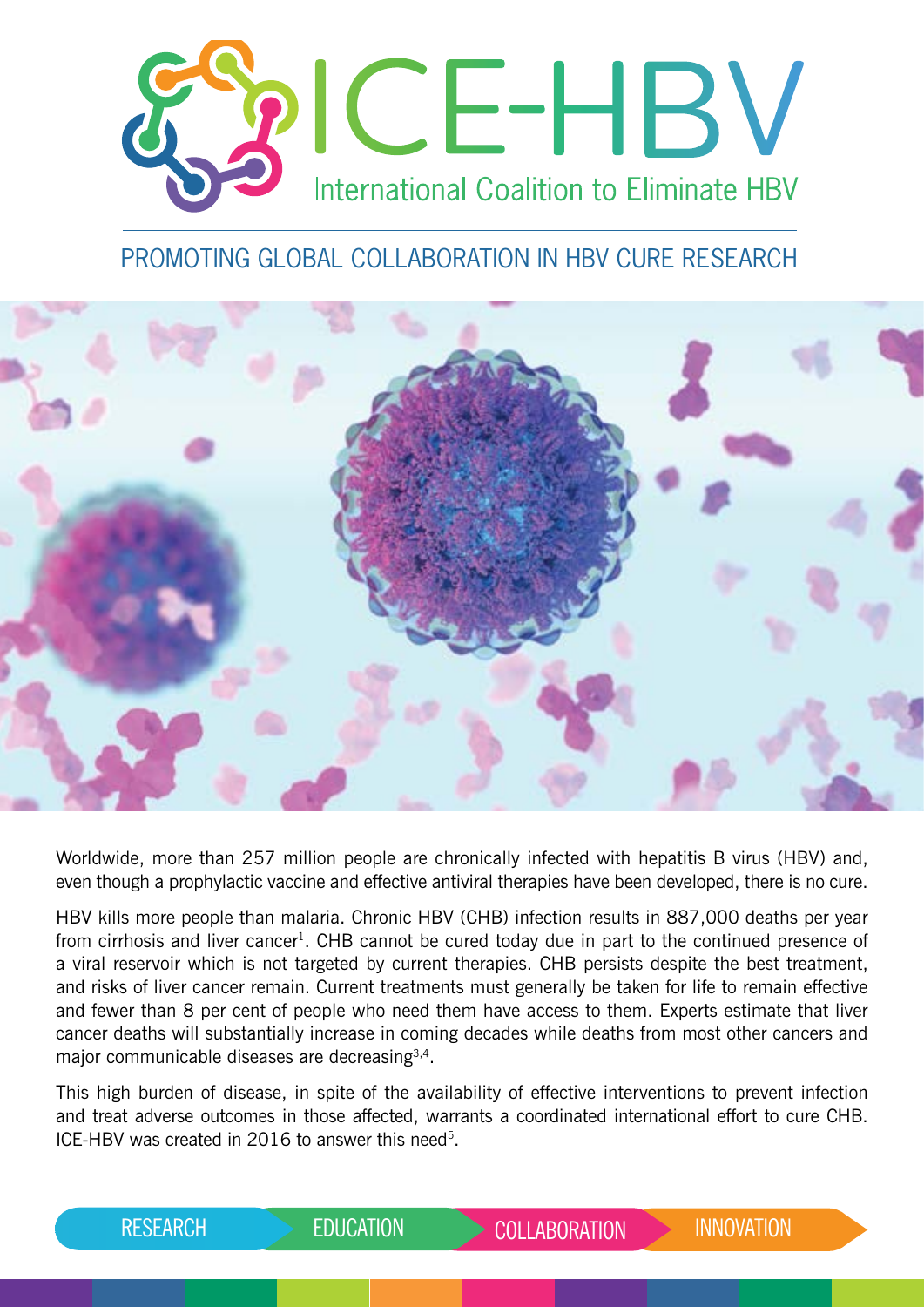The push for a cure for CHB infection is particularly timely and builds upon a solid foundation.

Recent scientific discoveries herald an exciting new era in HBV research. These include:

- Identification of the NTCP receptor, the point of entry the virus uses to infect cells,
- Improved cell culture and animal models,
- Characterization of the function of HBx, the viral protein that favours replication of the virus,
- Increased knowledge of HBV minichromosome biology.

Significant momentum in the global response to viral hepatitis and effective curative treatments for hepatitis C create fertile ground for a global push for an HBV cure.

A combination of strategies that target the virus and enhance the immune response will most likely be required to cure the infection<sup>5</sup>.

# **HBV CURE STRATEGIES**



# **VISION**

ICE-HBV aims to fast-track the discovery of a safe, effective, affordable and scalable cure to benefit all people living with CHB, including children and people living with HCV, HDV and HIV co-infection. ICE-HBV intends to contribute to the elimination of CHB as a global public health challenge.

Following an inclusive nomination process, ICE-HBV formed international multidisciplinary scientific working groups consisting of leaders in HBV virology, immunology, technology and clinical research who have collaborated to identify current strengths in the HBV field that can be built upon, as well as knowledge gaps that must be addressed to achieve a cure. Together, they have developed the first Global Scientific Strategy for an HBV Cure, which will be published in 2018.



| 1990                            | 2013                            |
|---------------------------------|---------------------------------|
| 1. Ischaemic heart diease       | 1. Ischaemic heart diease       |
| 2. Cerebrovascular disease      | 2. Cerebrovascular disease      |
| 3. Lower respiratory infections | 3. COPD                         |
| 4. Diarrhoeal disease           | 4. Lower respiratory infections |
| 5. COPD                         | 5. Alzheimer's disease          |
| 6. Tuberculosis                 | 6. Lung cancer                  |
| 7. Neonatal preterm birth       | 7. Viral hepatitis              |
| 8. Road injuries                | 8. Road injuries                |
| 9. Lung cancer                  | 9. AIDS                         |
| 10. Viral hepatitis             | 10. Diabetes                    |
| 11. Malaria                     | 11. Tuberculosis                |
| 12. Neonatal encephalopathy     | 12. Diarrhoeal disease          |

#### **Leading causes of mortality and trends, 1990-2013**<sup>8</sup>**.**

Communicable & neonatal Injuries

ICE-HBV participates in the DZIF-ANRS international research project on the standardization of quantitative cccDNA measurements. The objective of this project is to develop reliable laboratory protocols for cccDNA quantification by comparing head-to-head different methodologies and by exploring new strategies to improve specificity of cccDNA qPCRs.

*Building on the current momentum, there could be a cure for HBV within a decade, which would save millions of lives and could* 

*reduce the economic burden of life-long therapy for CHB6.*

*Fabien Zoulim, ICE-HBV Vice-Chair*



# **WHAT CAN YOU DO**

- **1** Support ICE-HBV activities: by funding our working groups, or donating towards one of our young investigators projects, and/or sponsoring our meetings.
- Raise awareness and advocate for an HBV cure, asking **2** your government to fund life-saving research on CHB.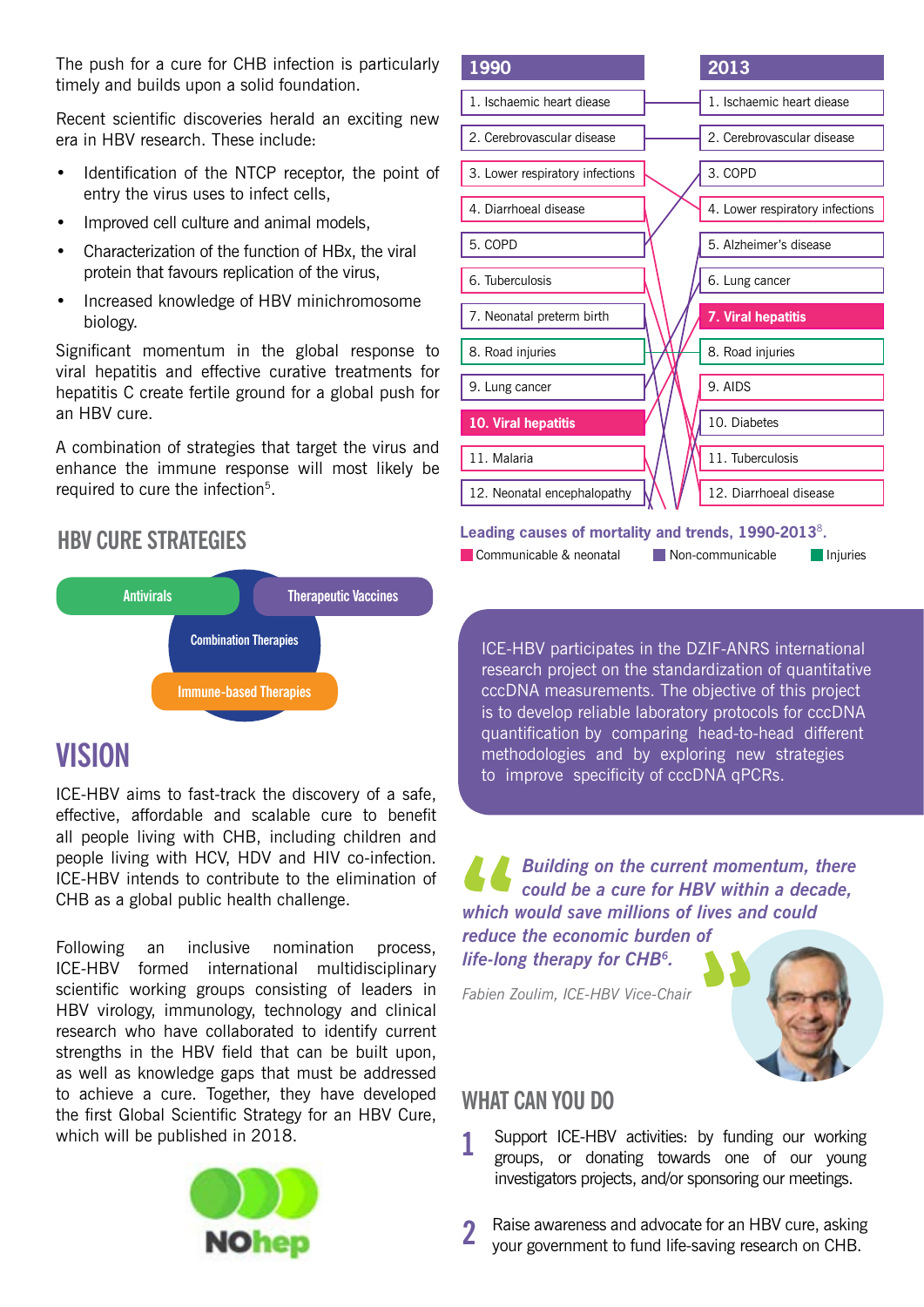# **KEY GOALS**

Goal 1 – Generate knowledge, foster collaborations and perform research to accelerate scientific innovation in collaboration with key stakeholders.

- 1.1 Perform basic science research and coordinate the development of essential research tools such as standardized assays for cccDNA, novel biomarkers to predict cure, new cell-culture models, non-human primate models, reagent databases and HBV DNA rapid diagnostics.
	- Set up project working groups, in partnership with key stakeholders, including ICE-HBV industry sponsors.
	- When required, encourage resource development efforts for these projects, including collaborative grant applications.
- 1.2 Promote and support the establishment of HBV reagent, material and standardized protocol repositories available to all.
	- Create a wish list for research agencies such as NIAID, including suggested sources.
- 1.3 Monitor scientific progress using the ICE-HBV scientific strategy as baseline.
	- Hold sessions to report progress at HBV cure symposia (ANRS, International HBV Meeting, Singapore, Toronto).

## Goal 2 – Disseminate knowledge and engage key stakeholders to ensure the timely translation of discoveries into positive health outcomes and quality of life.

- 2.1 Support cure preparedness activities undertaken by key stakeholders working together in the stakeholders consulting group around the following three pillars:
	- Global health policy & advocacy, including access to medicines,
	- Community engagement, including trials and literacy,
	- Clinical care, including cost effectiveness.
- 2.2 Collaborate with key stakeholders and media to increase global awareness of HBV public health impact.
	- Support WHO's global health sector strategy on viral hepatitis, including providing scientific advice for the strategic information effort. Participate in the #NoHep movement.
	- Coordinate and support HBV cure-related events globally.
	- Disseminate HBV and HDV cure research among international stakeholders and national health systems:
		- » Focus on regions and populations most affected by the disease.
		- » Bring the HBV cure message to World Hepatitis Day.
	- Advocate for increased HBV cure research investments.

## Goal 3 – Support a sustainable international multidisciplinary scientific coalition to find a cure for HBV and HDV

- 3.1 Ensure that the governance framework is supportive of ICE-HBV vision and values.
- 3.2 Develop multi-year resources for ICE-HBV sustainability.
- 3.3 Continue building the coalition.





*Our aim is to inspire and support the discovery of a safe, scalable and effective cure for the benefit of all people living with CHB. To achieve this, we have created an international researchdriven forum, which is coordinating, promoting and fostering collaborative partnerships among researchers and stakeholders, to accelerate the* 

*discovery of a CHB cure.* 

*Peter Revill, ICE-HBV Chair, Peter Doherty Institute for Infection and Immunity (Doherty Institute)*